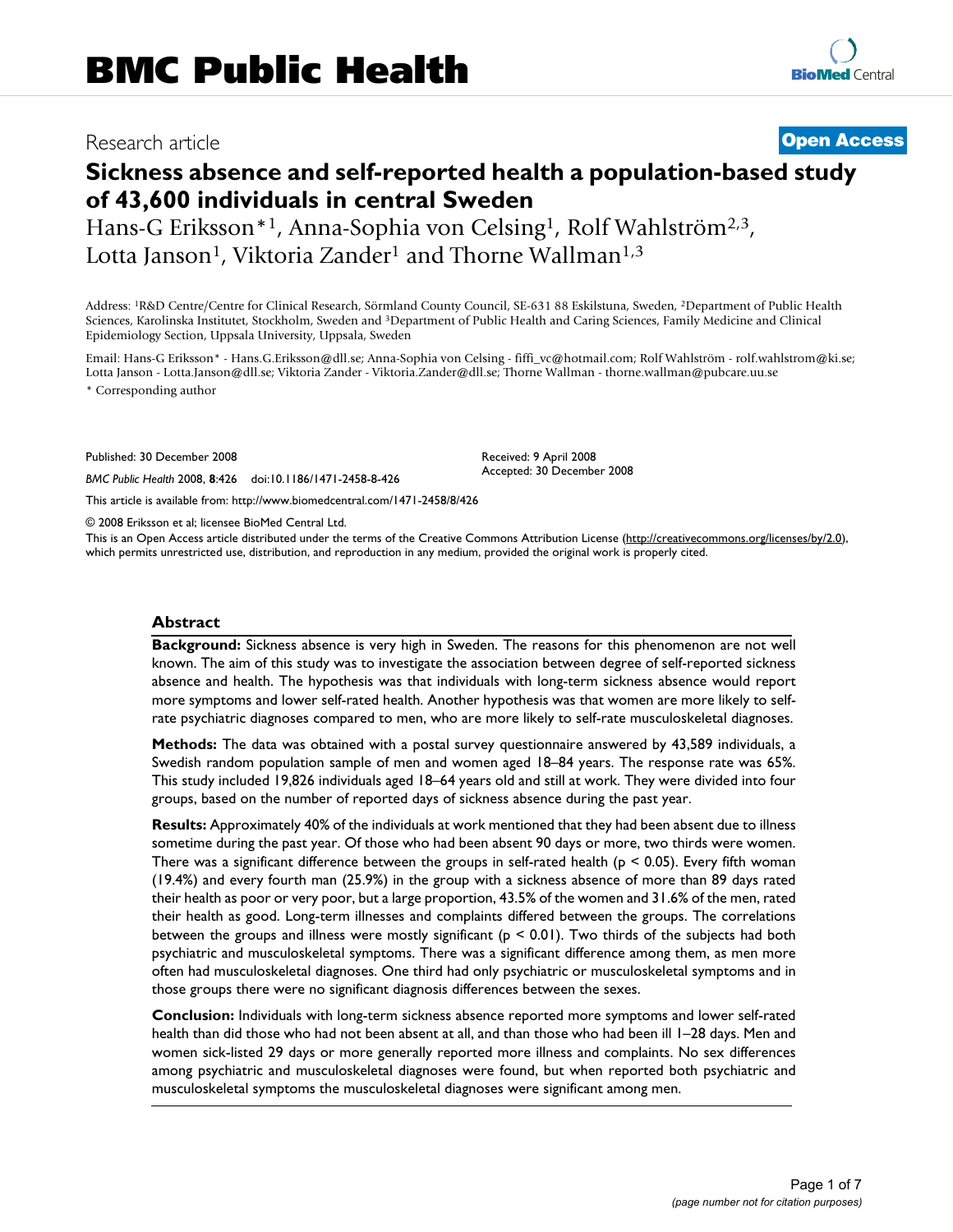# **Background**

Sickness absence is very high in Sweden. In December 2006 the number of ongoing cases of sickness cash benefit per 1,000 persons insured was 46.9 for woman and 25.9 for men [1]. The reasons behind sickness absence are not well known. Statistics show that women have a higher degree of sickness absence than men. Long-term sickness absence increases by age. Musculoskeletal and psychiatric diagnoses dominate. We also know that long-term sickness absence is a risk marker for future disability pension  $|2|$ .

There are only a few population-based studies on selfreported health related to sickness absence [[3](#page-6-0)-8]. The aim of this study was to investigate the association between degree of self-reported sickness absence and health, with the hypothesis that individuals with long-term sickness absence would report more symptoms and lower selfrated health. Sick leave may provide an important risk marker for identifying groups at high risk of a disability pension, especially for psychiatric diagnoses [9].

Another hypothesis was that women are more likely to self-rate psychiatric diagnoses than are men, who are more likely to self-rate musculoskeletal diagnoses. Official statistics on sick-leave days from The Swedish Social Insurance Agency 2004, show that among women it is more common with psychiatric diagnoses and among men it is more common with musculoskeletal diagnoses[10].

# **Methods**

In order to improve the information needed for planning, distribution of resources and management, five county councils in central Sweden (Sörmland, Uppsala, Värmland, Västmanland and Örebro) have collaborated in the field of social medicine, using existing resources and the existing competence within assigned units in the different county councils.

During the fall of 2004, 43,589 individuals in these five counties answered the Liv & hälsa [11] inquiry about their personal health, sickness absences, living conditions, ways of living and their contacts with medical services. The EQ-5D instrument was used. This is the largest investigation of residents in central Sweden. The data was obtained using a postal survey questionnaire, with fixed list answers, sent to a random population sample of men and women aged 18–84 years. The sampling was random and stratified by gender, age group, county and municipality. The data collection was completed after two postal reminders. The overall response rate was 64%, with only small differences between the counties  $(\pm 2\%)$ . The area investigated covers 55 municipalities with a total of about 1 million inhabitants in the age group.

# *Study design and measures*

In this study a cross-sectional survey design was used. The analysis is based on a classification that divides people at work, aged 18–64, and based on the variable "length of sickness absence". This variable was divided into four classes already in the inquiry due to self-reported illness during the past year. In Sweden the old age pension level is 65 years of age. Group 1 included those who had not been absent at all (11,756 individuals (59%)), Group 2 comprised individuals who had reported sickness absence during 1–28 days (6,280 individuals (32%), Group 3 comprised individuals who had reported absence 29–89 days (945 individuals (5%)) and Group 4 included those with reported absence 90 days or more (845 individuals (4%)). In this study we define long-term sickness absence as more than 28 days (Groups 3 and 4).

In the International Classification of Diseases, version 10 (ICD10) [12], psychiatric diagnoses are termed F and musculoskeletal diagnoses are termed M. F diagnoses were defined as reported sickness absence because of burn-out syndrome, depression, stress or other psychiatric problems including sleeping disorders. M diagnoses were defined as reported sickness absence because of complaints from back, neck, joints or muscles.

The diagnosis group with the greatest increase in sickness absence in Sweden today is that of the psychiatric diagnoses.

Out of the study population, we identified those sicklisted 29 days or more during last twelve months (1790 individuals), and studied their answers of the question why they were on sickness absence. Only those with musculoskeletal or/and psychiatric diagnosis, and who had answered the questions about complaints and symptoms were included (864 individuals). Pain in neck and shoulders, or in back or hips, or in arms, legs, knees or feet, were considered to be musculoskeletal symptoms. Anxiety, tiredness and weakness, sleeping disorders and depression were considered to be psychiatric symptoms. A total of 800 people satisfied all demands.

The questions about self-rated health and EQ-5D are both validated and internationally acknowledged [13,14]. EQ-5D is an instrument to describe and value health [13]. It is a standardised instrument for use as a measure of health outcome. There seems to be an increasing demand for EQ-5D usage in population health surveys [14]. EQ-5D was initially developed simultaneously in Dutch, English, Finnish, Norwegian and Swedish.

The symptoms and complaints used in Tables three and four were selected by a number of medical advisers and experts in epidemiology and statistics in this geographic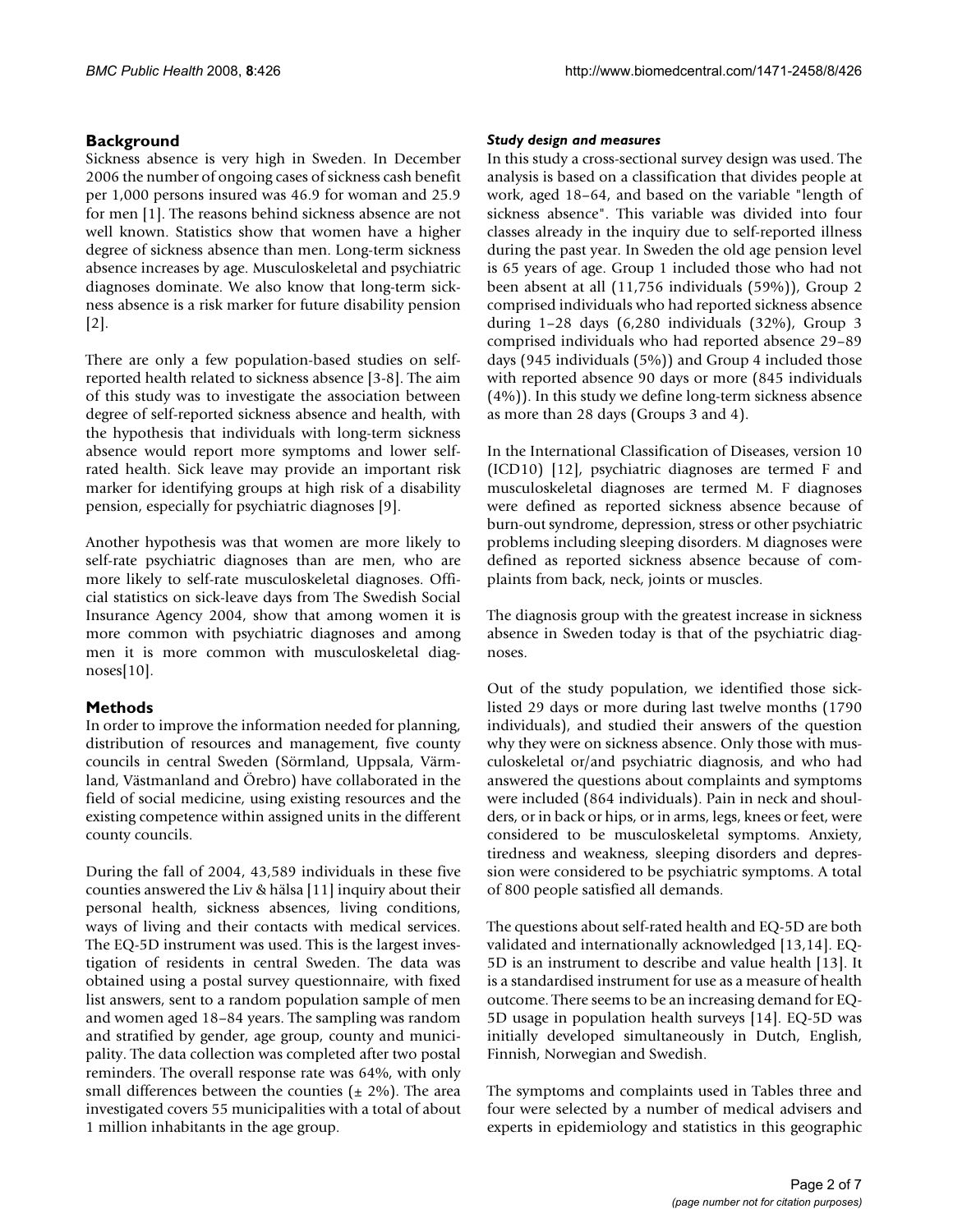area. The respondents answered fixed alternatives on a list with symptoms and complaints during the last three months. The two alternatives in table three were "No" and "Yes". The four alternatives in table four were "No symptoms", "Occasionally", "Several times", "Most of the time". The proportions of the last two alternatives are summarized in the table.

#### *Study population*

Out of the 43,589 individuals between 18 and 84 of age that answered the Liv & hälsa inquiry [11] in 2004, 20,140 were at work and between 18 and 64 of age. Out of that group 98.4% (19,826 individuals 10,275 women, 9,551 men) responded to questions regarding sickness absence during the past twelve months.

# *Statistical methods*

The major part of the article consists of descriptive data, calibrated to erase fall-offs using a method from Statistics Sweden, and weighted to be equivalent to the population in the area [15]. Tests of correlations (Spearman) and also some tests of independence (Pearson Chi-square and Fischer's exact test) have been carried out with SPSS (The Statistical Package for Social Sciences, version 14.0).

In Tables three and four the issue of statistical multiple test effect arises, but by choosing 0.01 as significance level that potential bias will, to some extent, be taken into account.

# **Results**

# *Sickness absence, life and health*

Approximately 40 percent of the individuals at work mentioned that they had been absent due to illness sometime during the last year. Out of that group, every tenth individual had been absent due to illness on a long-term basis, more than 28 days. Of those who had been absent 90 days or more, two thirds were women (Table 1).

# *Self-rated health*

As hypothesised, there was a significant difference between these groups concerning self-rated health ( $p <$ 0.05, Spearman). The first question was: "How do you rate your general health?"

Every fifth woman (19.4%) and every fourth man (25.9%) in Group 4 rated their health as poor or very poor, but a large proportion, 43.5% of the women and 31.6% of the men, rated their health as good or very good. This is a difference compared to Group 1, where slightly more than one percent of both women and men rated their health as poor or very poor and as many as 86,8% of the women and 84,9% of the men rated their health as good or very good (Table 2).

# *EQ-5D*

Figure 1(women) and figure 2(men) shows the differences between the groups concerning the EQ-5D's five questions (one question for each of the dimensions of mobility, self-care, usual activities, pain/discomfort, anxiety/depression). There is a clear gradient with higher proportions of problems in group three and group four. The correlations between the groups and the EQ-5D questions, respectively, are all significant ( $p < 0.05$ , Spearman).

#### *Illnesses and complaints*

Table 3 shows how long-term illnesses and complaints differ between the groups. The correlations between the groups and the illnesses are mostly significant ( $p < 0.01$ , Spearman). The ones that are not significant are Chronic Obstructive Pulmonary Disease for both sexes as well as Diabetes, Thyroid disorder, Food allergy and intolerance, Other skin disease, and Nickel allergy for men only.

Table 4 shows how near-continuous complaints and symptoms for the last three months differ between the groups. The correlations between the groups and the complaints/symptoms are all significant (p < 0.01, Spearman).

# *Diagnoses and sex*

Two thirds of the subjects had both psychiatric and musculoskeletal symptoms. Among them there was a significant difference as men more often had reported musculoskeletal diagnoses. One third had only psychiatric or musculoskeletal symptoms and in those groups there were no significant differences in reported diagnoses between the sexes (Table 5).

#### **Table 1: Description of the study population (n = 19826).**

|              | Group I       | Group 2      | Group 3    | Group 4    |
|--------------|---------------|--------------|------------|------------|
| N            | 11756 (59.3%) | 6280 (31.7%) | 945 (4.8%) | 845 (4.3%) |
| Women (%)    | 47.6          | 56.0         | 63.0       | 68.2       |
| Men (%)      | 52.4          | 44.0         | 37.0       | 31.8       |
| Age, average | 45.3          | 42.6         | 45.2       | 48.2       |
| Age, median  | 47.0          | 42.0         | 46.0       | 50.0       |

Unweighted data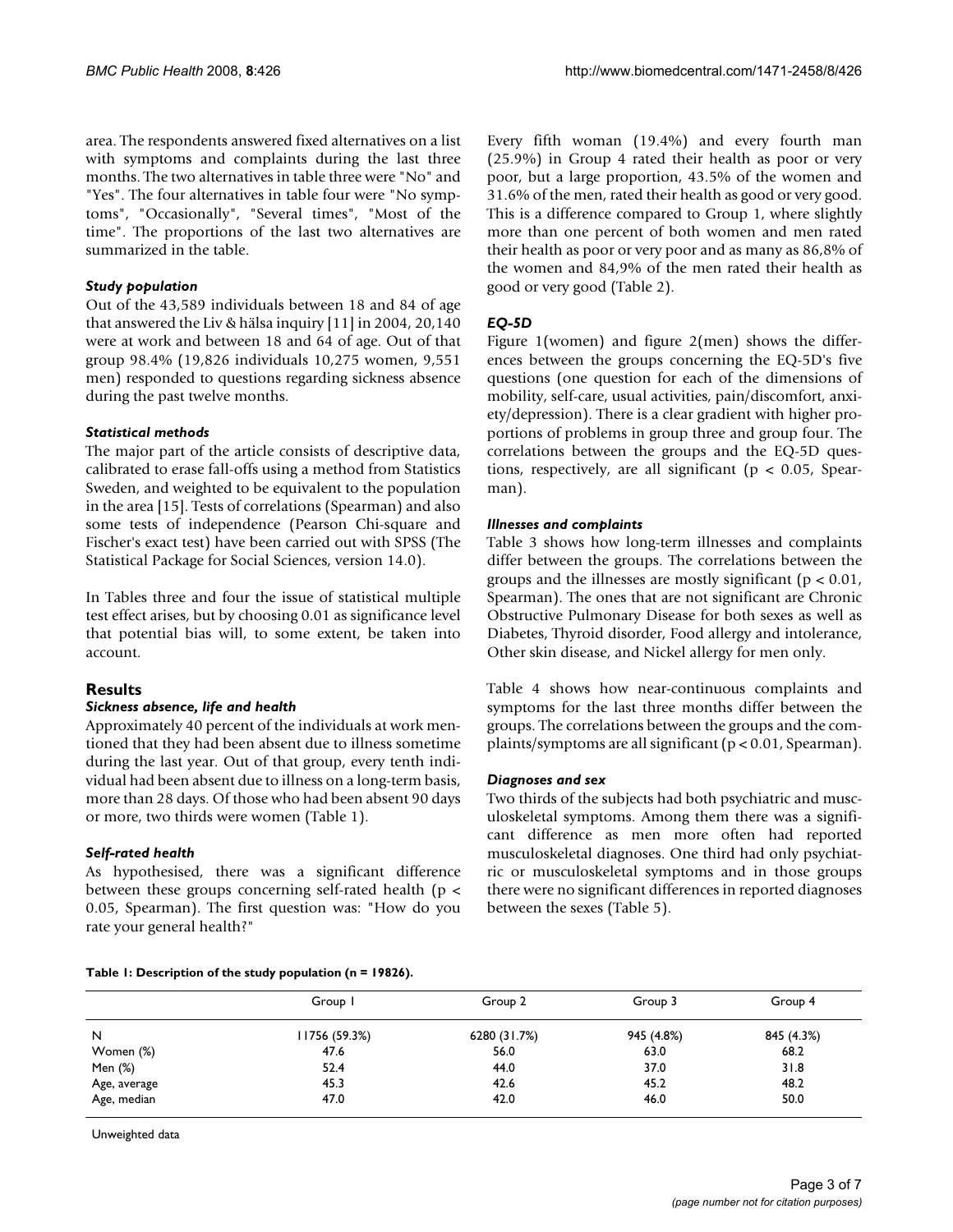|                       |      | Women |      |                 | Men  |                 |                 |                 |  |
|-----------------------|------|-------|------|-----------------|------|-----------------|-----------------|-----------------|--|
| Options               | Gr I | Gr 2  | Gr 3 | Gr <sub>4</sub> | Gr I | Gr <sub>2</sub> | Gr <sub>3</sub> | Gr <sub>4</sub> |  |
| Very good             | 29.6 | 15.4  | 10.2 | 4.2             | 27.0 | 18.7            | 12.6            | 3.0             |  |
| Good                  | 57.2 | 62.1  | 50.1 | 39.3            | 57.9 | 58.6            | 44.3            | 28.6            |  |
| Neither good nor poor | 11.8 | 19.9  | 29.6 | 37.2            | 13.8 | 19.5            | 31.8            | 42.6            |  |
| Poor                  | 1.3  | 2.3   | 9.7  | 18.2            | 1.3  | 3.1             | 10.1            | 23.9            |  |
| Very Poor             | 0.0  | 0.2   | 0.4  | 1.2             | 0.1  | 0.1             | 1.2             | 2.0             |  |

#### **Table 2: Distribution of self-rated health (percent of all in each group).**

Age-standardised and weight-calibrated.

# **Discussion**

The aim of this study was to describe the association between degree of self-reported sickness absence and health. The Swedish social insurance system was at the time for the study based on the periods 0 days, 1–28 days, 29–89 days and 90 days or more of sickness absence. Due to these circumstances we divided the responders into these four groups. The hypothesis was that individuals with long-term sickness absence (more than 28 days) would report more symptoms and lower self-rated health. The area investigated covers 55 municipalities in central Sweden, with a total of about 1 million inhabitants in the age group. The response rate was deficient, only 65%. Another weakness of this population-based study is that it is founded on self-reported data only because we had no access to medical databases. To reflect the situation in the population as well as possible we decided to use calibrated and weighted data.



# EQ-5D without problems, woman

Figure 1 **Distribution in percent without any problems within the groups for women**.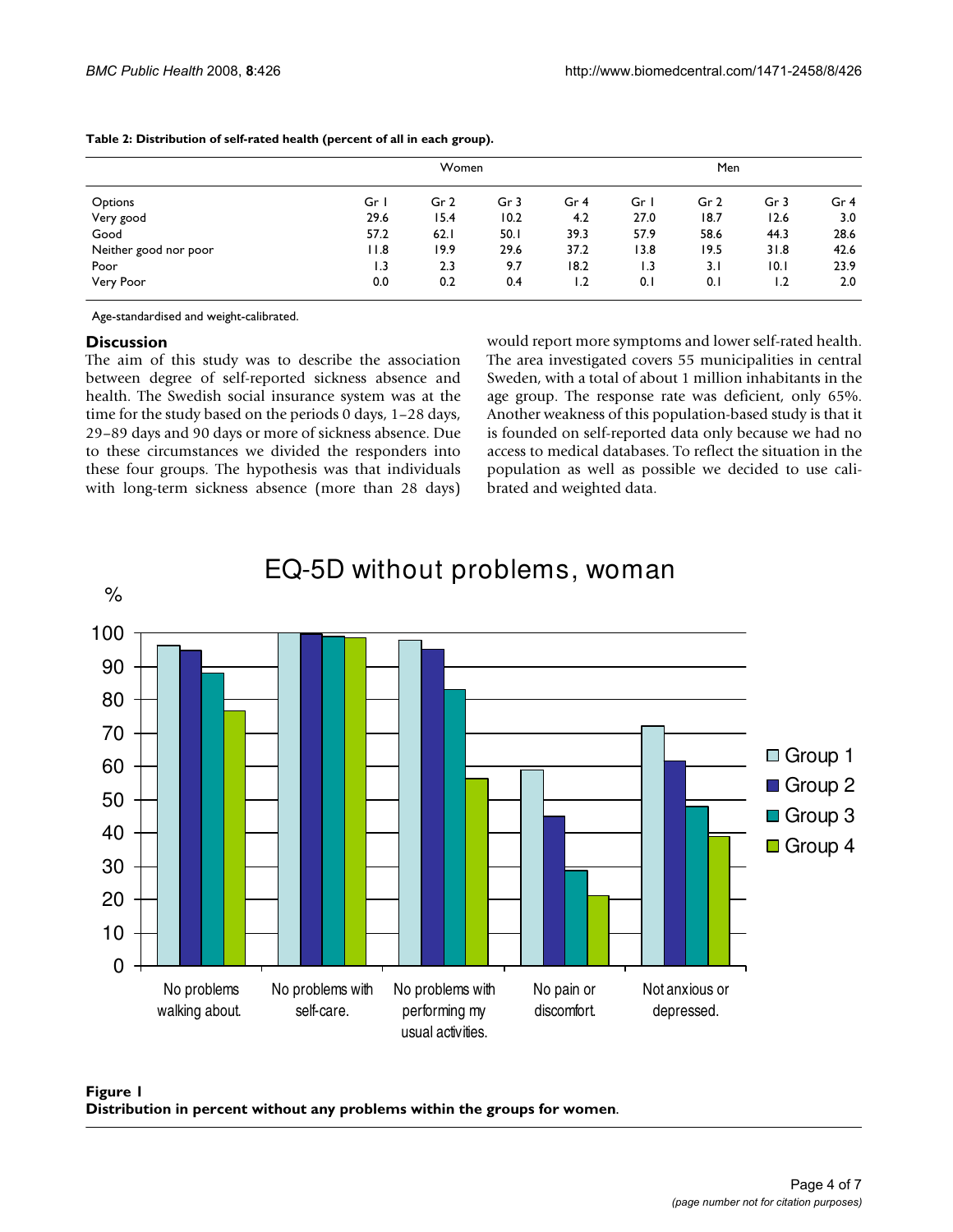

# EQ-5D without problems, men



The results of the study describe self-reported sickness absence and health. Individuals with long-term sickness absence report more symptoms and lower self-rated health.

Men and woman sick-listed for 90 days or more generally reported a greater extent of illness and complaints compared to those who had been ill less than 90 days or who had not been absent at all. Unexpectedly, no sex differences for reported psychiatric and musculoskeletal diagnoses were found.

Another hypothesis was that women are more likely to self-rate psychiatric diagnoses compared to men, who are more likely to self-rate musculoskeletal diagnoses. Two thirds of the subjects had both psychiatric and musculoskeletal symptoms. Among them there was a significant difference as men more often had musculoskeletal diagnoses. One third had only psychiatric or musculoskeletal

symptoms and in those groups there were no significant differences in diagnosis between the sexes. A possible explanation might be that physicians are more likely to diagnose women's symptoms as psychiatric and men's symptoms as musculoskeletal diagnosis.

Self-rated health and sickness absence has been evaluated in other studies [16].

Kivimäki et al found that a small amount of self-certified absence is protective. The Whitehall II study of British civil servants showed a strong association between indicators of ill health and sickness absence, particularly for longer spells of absence [17]. Self-rated health can be considered a relevant and important outcome measure for a patientcentred medical clinic. Overall self-rated health as measured by a single question proved to be significantly related to behavioural risk factors in a sample of primary care patients [18].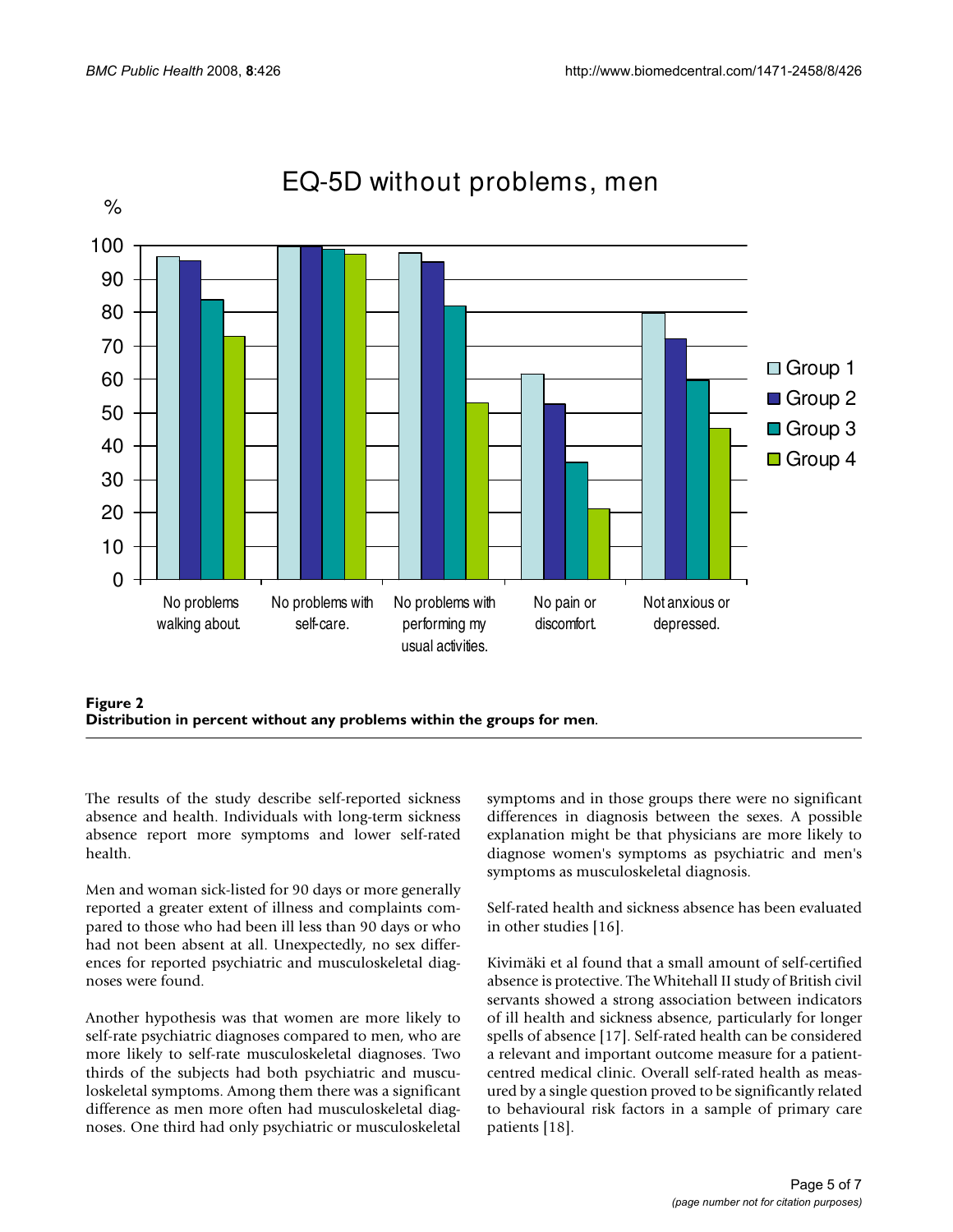|  |  |  |  | Table 3: Distribution of percentage with reported long term illnesses and complaints during the last twelve months. |
|--|--|--|--|---------------------------------------------------------------------------------------------------------------------|
|--|--|--|--|---------------------------------------------------------------------------------------------------------------------|

|                                       |      | Women           |                 |                 | Men  |                 |                 |                 |
|---------------------------------------|------|-----------------|-----------------|-----------------|------|-----------------|-----------------|-----------------|
| <b>Illnesses/Complaints</b>           | Gr I | Gr <sub>2</sub> | Gr <sub>3</sub> | Gr <sub>4</sub> | Gr I | Gr <sub>2</sub> | Gr <sub>3</sub> | Gr <sub>4</sub> |
| Cardiovascular disease                | 0.8  | $\mathsf{I}$ .4 | 4.0             | 4.8             | 2.1  | 2.3             | 9.4             | 9.2             |
| Hypertension                          | 9.6  | 10.6            | 16.8            | 16.9            | 9.7  | 10.2            | 22.4            | 27.7            |
| <b>Diabetes</b>                       | 1.9  | 1.8             | 4.3             | 4.7             | 3.0  | 2.2             | 5.5             | 6.8             |
| Thyroid disorder                      | 4.8  | 5.3             | 9.3             | 11.0            | 1.1  | .8              | 1.9             | 3.7             |
| Asthma                                | 5.9  | 8.5             | 14.5            | 12.0            | 4.6  | 7.5             | 7.0             | 6.9             |
| Allergic rhinoconjunctivitis          | 18.8 | 25.0            | 25.6            | 25.1            | 18.9 | 23.5            | 19.9            | 20.3            |
| Food allergy and intolerance          | 7.4  | 8.8             | 9.8             | 10.0            | 4.2  | 5.0             | 5.4             | 6.7             |
| Eczema                                | 12.2 | 16.3            | 17.5            | 18.8            | 9.1  | 11.0            | 10.4            | 14.9            |
| Other skin disease                    | 4.7  | 6.4             | 6.1             | 6.9             | 6.0  | 6.9             | 6.6             | 9.2             |
| Nickel allergy                        | 11.5 | 13.6            | 19.3            | 15.2            | 1.7  | 2.3             | 2.5             | 0.0             |
| Depression                            | 6.3  | 10.4            | 27.1            | 37.4            | 4.5  | 7.4             | 20.6            | 28.3            |
| Burn out syndrome                     | 7.2  | 13.1            | 30.1            | 42.0            | 5.0  | 8.8             | 9.1             | 29.0            |
| Cancer                                | 0.7  | 0.6             | 2.7             | 8.1             | 0.3  | 0.4             | 4.8             | 4.8             |
| Chronic obstructive pulmonary disease | 0.4  | 0.4             | $\mathsf{L}$    | 1.4             | 0.3  | 0.4             | 0.4             | 0.6             |
| Gastrointestinal disorder             | 7.1  | 9.5             | 16.9            | 4.1             | 5.5  | 9.3             | 21.2            | 12.6            |
| Urinary incontinence                  | 9.1  | 10.7            | 12.7            | 12.6            | 1.7  | 2.0             | 3.6             | 4.8             |
| Rheumatoid arthritis                  | 1.5  | 2.1             | 4.1             | 6.7             | 1.1  | 1.5             | 2.8             | 4.2             |
| Neurological disorder                 | 1.0  | 0.9             | 3.8             | 4.2             | 0.8  | 0.9             | 3.5             | 8.8             |
| Sleep apnea syndrome                  | 1.5  | 2.1             | 4.1             | 5.9             | 3.9  | 4.2             | 9.7             | 12.4            |
| <b>Tinnitus</b>                       | 7.1  | 8.7             | 15.7            | 12.7            | 13.7 | 15.9            | 18.0            | 22.3            |
| Hearing disorder                      | 7.2  | 10.1            | 10.4            | 14.2            | 16.4 | 18.6            | 25.1            | 25.3            |
| Sight impairment despite glasses      | 1.8  | 2.4             | 3.3             | 3.2             | 2.9  | 3.6             | 6.9             | 5.6             |
| Physical impairment                   | 2.5  | 4.1             | 8.8             | 20.1            | 4.1  | 5.4             | 20.8            | 36.7            |
| Psychological impairment              | 0.6  | 1.2             | 3.5             | 10.4            | 0.8  | 0.9             | 3.3             | 10.6            |

Age-standardised and weight-calibrated.

In our study there was a significant difference in self-rated health between the groups. With a greater extent of sickness absence a poorer self-rated health was reported.

The main differences observed between the groups in this report can be assumed to be reflected in health care utilisation and the extent of drug use. This can be investigated in further reports.

#### **Conclusion**

Individuals with long-term sickness absence reported more symptoms and lower self-rated health than did those who had not been absent at all, and than those who had been ill 1–28 days. Men and women sick-listed 29 days or more generally reported more illness and complaints. Unexpectedly, no sex differences among psychiatric and musculoskeletal diagnoses were found.

| Table 4: Distribution of reported near-continuous complaints and symptoms during the last three months. |  |  |  |
|---------------------------------------------------------------------------------------------------------|--|--|--|
|---------------------------------------------------------------------------------------------------------|--|--|--|

|                                   |              | Women           |                 |                 |      | Men             |                 |                 |  |
|-----------------------------------|--------------|-----------------|-----------------|-----------------|------|-----------------|-----------------|-----------------|--|
| <b>Complaints/Symptoms</b>        | Gr I         | Gr <sub>2</sub> | Gr <sub>3</sub> | Gr <sub>4</sub> | Gr I | Gr <sub>2</sub> | Gr <sub>3</sub> | Gr <sub>4</sub> |  |
| Pain in neck and shoulders        | 8.9          | 13.7            | 24.3            | 34.3            | 5.9  | 7.4             | 21.3            | 25.3            |  |
| Pain in back or hips              | 5.0          | 8.2             | 16.7            | 23.4            | 4.4  | 6.6             | 12.6            | 23.9            |  |
| Pain in arms, legs, knees or feet | 6.3          | 8.4             | 19.7            | 23.8            | 4.4  | 5.7             | 16.7            | 23.1            |  |
| Abdominal pain                    | $\mathsf{L}$ | 1.7             | 2.5             | 2.5             | 0.5  | 0.9             | 4.2             | 2.4             |  |
| Headache or migraine              | 0.9          | 2.3             | 3.7             | 6.0             | 0.7  | 0.7             | 2.9             | 5.0             |  |
| Anxiety                           | 1.3          | 2.1             | 7.0             | 11.3            | 1.0  | 1.6             | 5.3             | 7.3             |  |
| Tiredness and weakness            | 2.1          | 4.2             | 12.0            | 20.7            | 1.2  | 2.4             | 7.7             | 15.5            |  |
| Sleeping disorders                | 2.9          | 3.6             | 7.2             | 15.3            | 1.9  | 2.5             | 8.0             | 13.2            |  |
| Depression                        | 0.8          | 1.6             | 5.2             | 11.5            | 0.6  | $\mathsf{I}$ .4 | 5.0             | 8.2             |  |
| <b>Dizziness</b>                  | 0.2          | 0.2             | 2.2             | 2.3             | 0.2  | 0.1             | 0.9             | 2.6             |  |
| Irritated mucous membranes        | 0.8          | 1.3             | 2.1             | 3.3             | 0.9  | $\mathsf{L}$    | 1.5             | 1.7             |  |

Age-standardised and weight-calibrated.